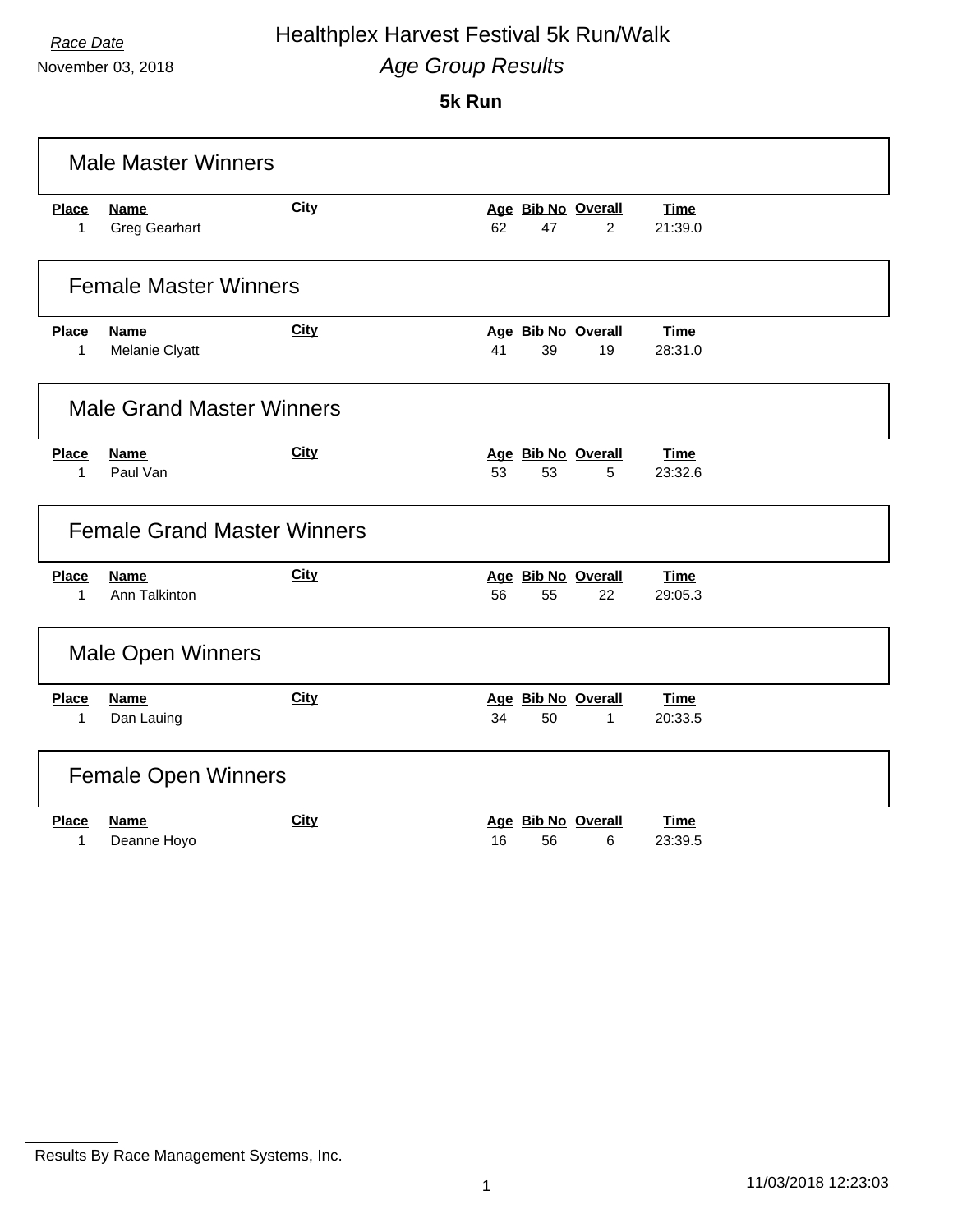November 03, 2018

### **5k Run**

| Male 13 and Under                                                                                                                                 |             |                                                                                                 |                                                         |
|---------------------------------------------------------------------------------------------------------------------------------------------------|-------------|-------------------------------------------------------------------------------------------------|---------------------------------------------------------|
| <b>Place</b><br><b>Name</b><br><b>Harrison Lollar</b><br>$1 *$                                                                                    | <b>City</b> | Age Bib No Overall<br>12<br>29<br>13                                                            | <b>Time</b><br>25:02.3                                  |
| Male 14 to 19                                                                                                                                     |             |                                                                                                 |                                                         |
| <b>Place</b><br><b>Name</b><br>1 * Thomas Rossman                                                                                                 | <b>City</b> | Age Bib No Overall<br>16<br>24<br>17                                                            | <b>Time</b><br>30:53.8                                  |
| Male 20 to 24                                                                                                                                     |             |                                                                                                 |                                                         |
| <b>Place</b><br><b>Name</b><br>$1 *$<br>Darius Youngblood<br>Doug White<br>$2^*$<br>3<br><b>Grant Talkington</b><br>$\star$<br>Anthony Jones<br>4 | City        | Age Bib No Overall<br>24<br>48<br>8<br>24<br>49<br>9<br>23<br>33<br>16<br>23<br>57<br>27        | <b>Time</b><br>24:14.1<br>24:15.4<br>26:13.1<br>33:50.6 |
| Female 20 to 24                                                                                                                                   |             |                                                                                                 |                                                         |
| <b>Place</b><br><b>Name</b><br>1 * Alex Anderson                                                                                                  | <b>City</b> | Age Bib No Overall<br>24<br>14<br>10                                                            | <b>Time</b><br>24:44.9                                  |
| Male 25 to 29                                                                                                                                     |             |                                                                                                 |                                                         |
| <b>Place</b><br><b>Name</b><br><b>William Rossman</b><br>$1$ $*$<br><b>Stuart Robinson</b><br>2<br>$\ast$<br>3 * Antonio Gilmer                   | <b>City</b> | Age Bib No Overall<br>27<br>18<br>$\overline{7}$<br>26<br>3<br>18<br>25<br>$\overline{7}$<br>28 | <b>Time</b><br>24:05.5<br>26:38.6<br>34:01.3            |
| Female 25 to 29                                                                                                                                   |             |                                                                                                 |                                                         |
| <b>Place</b><br><b>Name</b><br>Natalie Johnston<br>$1$ $*$                                                                                        | City        | Age Bib No Overall<br>24<br>29<br>32                                                            | <b>Time</b><br>40:01.8                                  |
| Male 30 to 34                                                                                                                                     |             |                                                                                                 |                                                         |
| <b>Place</b><br><b>Name</b><br>1 * Joseph Rossman<br>2 * Josh Osborn                                                                              | <b>City</b> | Age Bib No Overall<br>30<br>16<br>3<br>30<br>15<br>12                                           | <b>Time</b><br>21:52.9<br>24:55.8                       |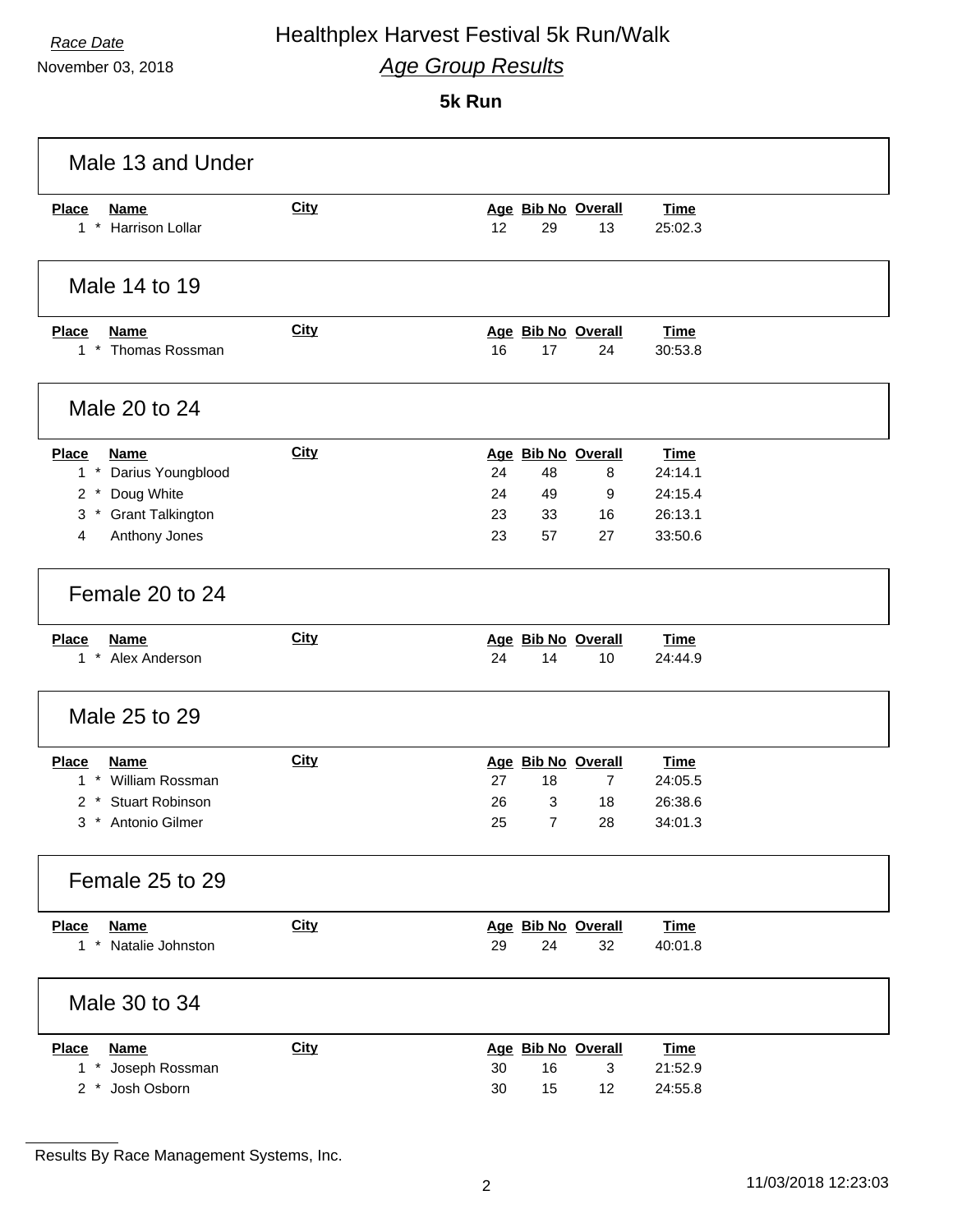November 03, 2018

### **5k Run**

| Male 30 to 34                                                         |             |                                                                                             |  |  |
|-----------------------------------------------------------------------|-------------|---------------------------------------------------------------------------------------------|--|--|
| <b>Place</b><br><b>Name</b><br>3 * Jameson Robbins                    | <b>City</b> | Age Bib No Overall<br><b>Time</b><br>31<br>$\overline{4}$<br>14<br>25:33.5                  |  |  |
| Female 30 to 34                                                       |             |                                                                                             |  |  |
| <b>Place</b><br><b>Name</b><br>1 * Emily Perkins                      | <b>City</b> | Age Bib No Overall<br><b>Time</b><br>32<br>25<br>33<br>41:07.6                              |  |  |
| Male 35 to 39                                                         |             |                                                                                             |  |  |
| <b>Place</b><br><b>Name</b><br>1 * Andrew McQueen                     | City        | Age Bib No Overall<br><b>Time</b><br>35<br>34<br>28:54.2<br>21                              |  |  |
| Female 35 to 39                                                       |             |                                                                                             |  |  |
| <b>Place</b><br><b>Name</b><br>1 * Cindy McQueen<br>2 * Mina Mumbower | City        | Age Bib No Overall<br><b>Time</b><br>36<br>35<br>20<br>28:52.8<br>35<br>44<br>31<br>38:19.0 |  |  |
| Male 40 to 44                                                         |             |                                                                                             |  |  |
| <b>Place</b><br><b>Name</b><br>1 * Jorge Olivares Gonzales            | <b>City</b> | Age Bib No Overall<br><b>Time</b><br>44<br>37<br>22:58.9<br>4                               |  |  |
| Female 40 to 44                                                       |             |                                                                                             |  |  |
| Place<br><b>Name</b><br>$1 *$<br>Nina Jones                           | <u>City</u> | Age Bib No Overall<br><b>Time</b><br>31:35.8<br>43<br>6<br>25                               |  |  |
| Male 45 to 49                                                         |             |                                                                                             |  |  |
| <b>Place</b><br><b>Name</b><br>$1 *$<br>Jim Harrison                  | <b>City</b> | Age Bib No Overall<br><b>Time</b><br>49<br>26:03.6<br>38<br>15                              |  |  |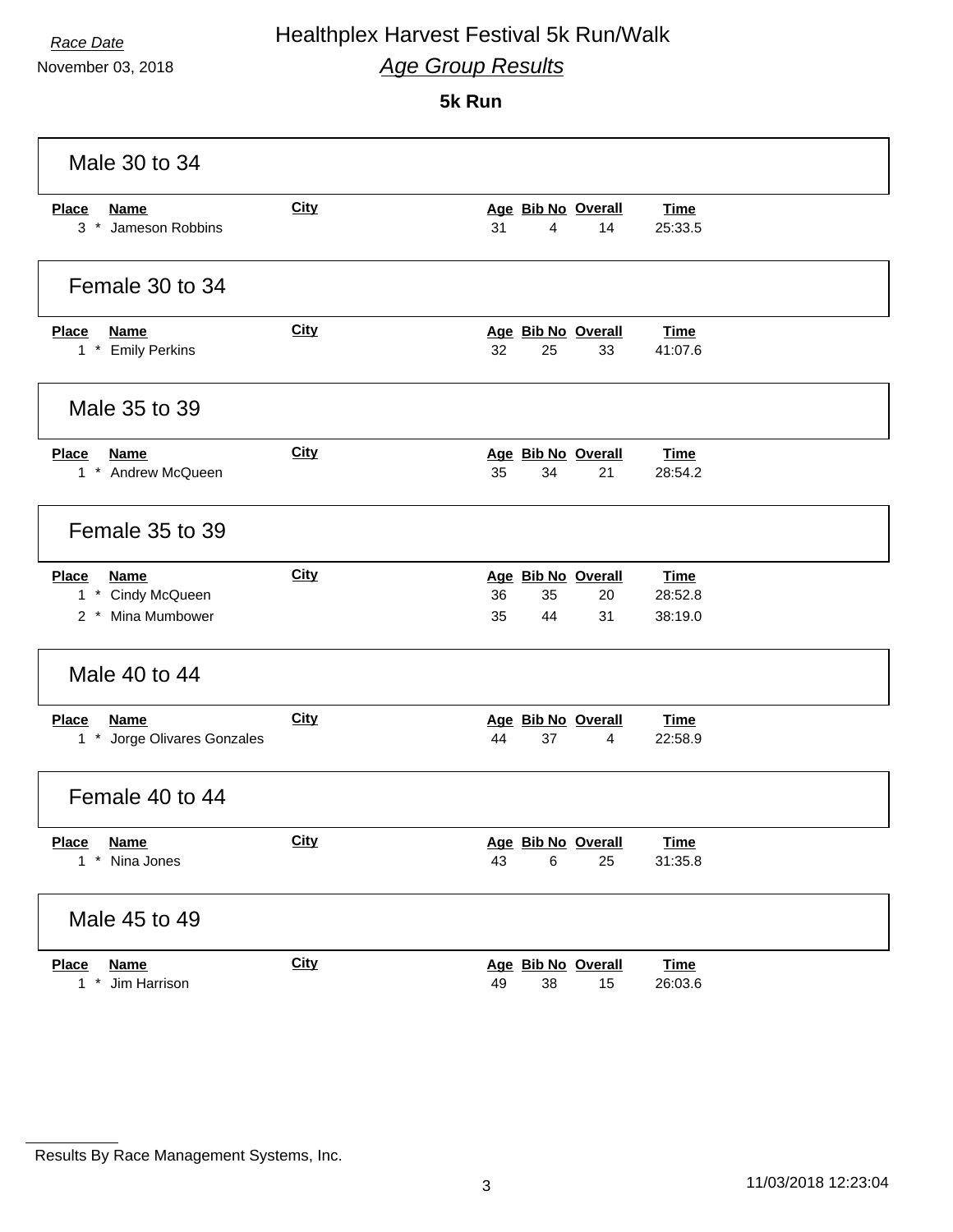November 03, 2018

## **5k Run**

| Female 45 to 49                                                   |             |                                                                                             |
|-------------------------------------------------------------------|-------------|---------------------------------------------------------------------------------------------|
| <b>Place</b><br><b>Name</b><br>1 * Royce Cole<br>2 * Pamela Moore | City        | Age Bib No Overall<br><b>Time</b><br>46<br>21<br>26<br>33:09.9<br>45<br>5<br>35<br>49:51.2  |
| Male 50 to 54                                                     |             |                                                                                             |
| <b>Place</b><br><b>Name</b><br>1 * Hasim Bilal                    | City        | Age Bib No Overall<br><b>Time</b><br>54<br>54<br>11<br>24:54.0                              |
| Male 55 to 59                                                     |             |                                                                                             |
| Place<br><b>Name</b><br>1 * Gregory Taylor<br>2 * Harris Taylorr  | City        | Age Bib No Overall<br><b>Time</b><br>56<br>45<br>23<br>30:12.8<br>55<br>58<br>38:14.4<br>30 |
| Female 55 to 59                                                   |             |                                                                                             |
| <b>Name</b><br><b>Place</b><br>1 * Maya Rao                       | <b>City</b> | Age Bib No Overall<br><b>Time</b><br>58<br>36<br>42:26.6<br>34                              |
| Male 60 to 64                                                     |             |                                                                                             |
| <b>Name</b><br><b>Place</b><br>1 * Steve Branlette                | <b>City</b> | Age Bib No Overall<br><b>Time</b><br>61<br>1<br>17<br>26:30.4                               |
| Female 60 to 64                                                   |             |                                                                                             |
| <b>Place</b><br><b>Name</b><br>1 * Franca Leard                   | City        | Age Bib No Overall<br><b>Time</b><br>61<br>23<br>29<br>34:12.7                              |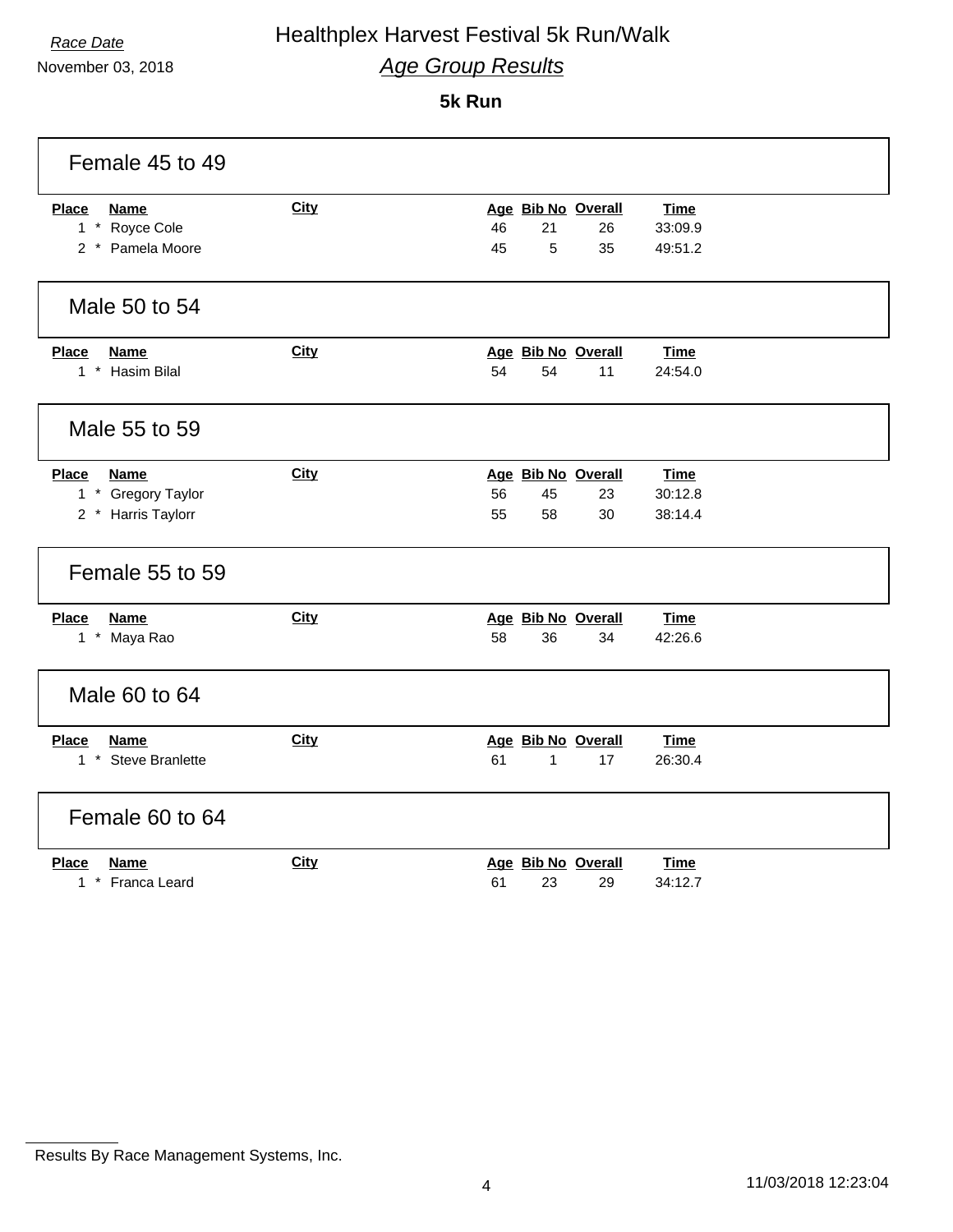November 03, 2018

**5K Walk**

| <b>Male Master Winners</b>   |                                      |             |    |    |                                      |                        |
|------------------------------|--------------------------------------|-------------|----|----|--------------------------------------|------------------------|
| <b>Place</b><br>1            | <b>Name</b><br>Larry Sykes           | City        | 74 | 43 | Age Bib No Overall<br>$\overline{2}$ | <b>Time</b><br>38:48.4 |
|                              | <b>Female Master Winners</b>         |             |    |    |                                      |                        |
| <b>Place</b><br>1            | <b>Name</b><br>Delia Berry           | City        | 49 | 9  | Age Bib No Overall<br>6              | <b>Time</b><br>42:47.0 |
|                              | <b>Male Grand Master Winners</b>     |             |    |    |                                      |                        |
| <b>Place</b><br>$\mathbf 1$  | <b>Name</b><br><b>Charles Atkins</b> | City        | 62 | 52 | Age Bib No Overall<br>3              | <b>Time</b><br>39:32.4 |
|                              | <b>Female Grand Master Winners</b>   |             |    |    |                                      |                        |
| <b>Place</b><br>$\mathbf{1}$ | Name<br>Judy Gearhart                | <b>City</b> | 66 | 46 | Age Bib No Overall<br>$\overline{7}$ | Time<br>43:44.4        |
| <b>Male Open Winners</b>     |                                      |             |    |    |                                      |                        |
| <b>Place</b><br>1            | <b>Name</b><br>Ronald Roma           | City        | 30 | 13 | Age Bib No Overall<br>$\mathbf{1}$   | <b>Time</b><br>32:13.7 |
|                              | <b>Female Open Winners</b>           |             |    |    |                                      |                        |
| <b>Place</b><br>1            | <b>Name</b><br>Galina Lobodina       | City        | 40 | 42 | Age Bib No Overall<br>4              | <b>Time</b><br>39:38.6 |